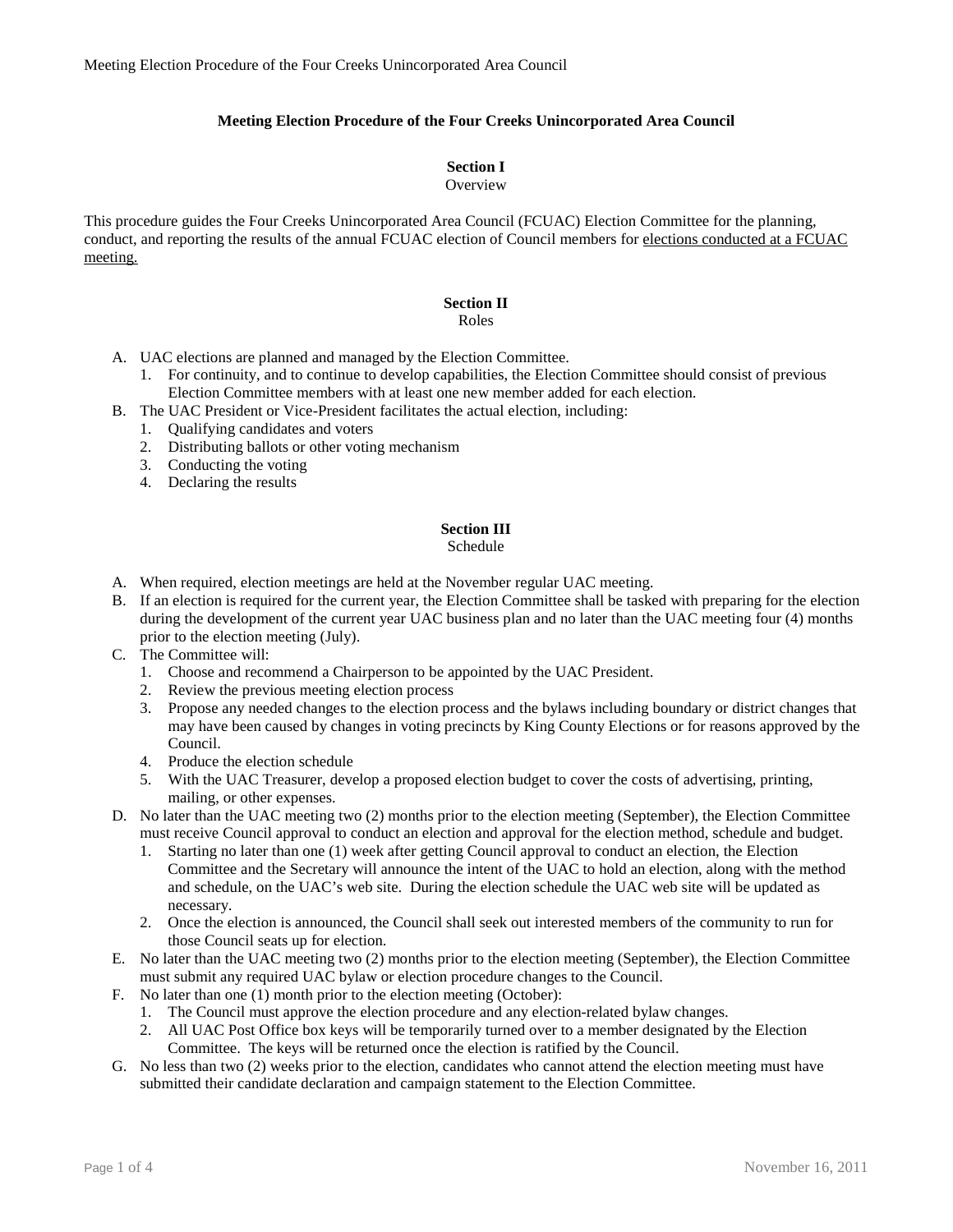- H. No later than two (2) weeks after the election, challenges to the election must have been submitted to the Election Committee.
- I. No later than the UAC meeting one (1) month after the election, the Council will resolve any challenges and ratify the election.
- J. No later than one (1) week after the ratification of the election, the Election Committee will publish the election results.
- K. The Election Committee, at its discretion, may post candidate campaign statements on the UAC web site.
- L. Elections will be ratified no later than the December UAC meeting.
- M. The Secretary will post the election results to the UAC web site no later than one week following election ratification.
- N. Members are seated during the January regular UAC meeting. Seating includes confirming interest and willingness to serve and acceptance of Council membership along with the responsibilities and expectations of the position.
- O. The January regular UAC meeting is the first meeting where appointments can be made following an election.
- P. Ballots and other election method artifacts shall be destroyed by the Secretary after election ratification and no later than six (6) months following the election date.

# **Section IV**

### Voting

- A. Voting is conducted at the election meeting.
- B. The following tasks shall be completed during the election:
	- 1. Validate voters and candidates
	- 2. Tally and verify votes
	- 3. Assemble report of election
	- 4. Identify issues of voting to be presented for resolution by the entire Council prior to accepting the preliminary report of election.
- C. Registered voters within the UAC boundaries, after confirmation at the election meeting, will be provided with a ballot or other method of voting that identifies their UAC District.
- D. Candidates may declare at the election meeting. Once their registered voter status and District are confirmed, they will be added to the official candidate list for a particular position.
- E. Candidates will be allowed two (2) minutes to present their campaign statement. Absentee candidates who have submitted a valid candidate statement will have their statement read by the facilitator of the election or their designee.
- F. All positions will be voted on at the same time.
- G. Voting will be conducted by submitting a valid ballot that includes District and At-Large position.
- H. A tie vote for a position will trigger a second vote.
	- 1. If the second vote also results in a tie, a coin flip will determine the winner..
		- i. The coin will be flipped by a member of the Election Committee assigned by the Chair
		- ii. The candidate whose name (last, first) is first alphabetically will call the toss.

## **Section V**

### Voter List

- A. The voter list is obtained from the King County Election Department as late in the FCUAC election time-line as is reasonably possible in order to include recently registered and eligible voters.
- B. The Election Committee will eliminate from the voter list any registered voters whose primary residence is outside the boundary of the UAC.
	- 1. The Election Committee will make two (2) copies of the validated voter list available during the election meeting.
	- 2. The list will be official source used to validate voters and candidates prior to the election vote.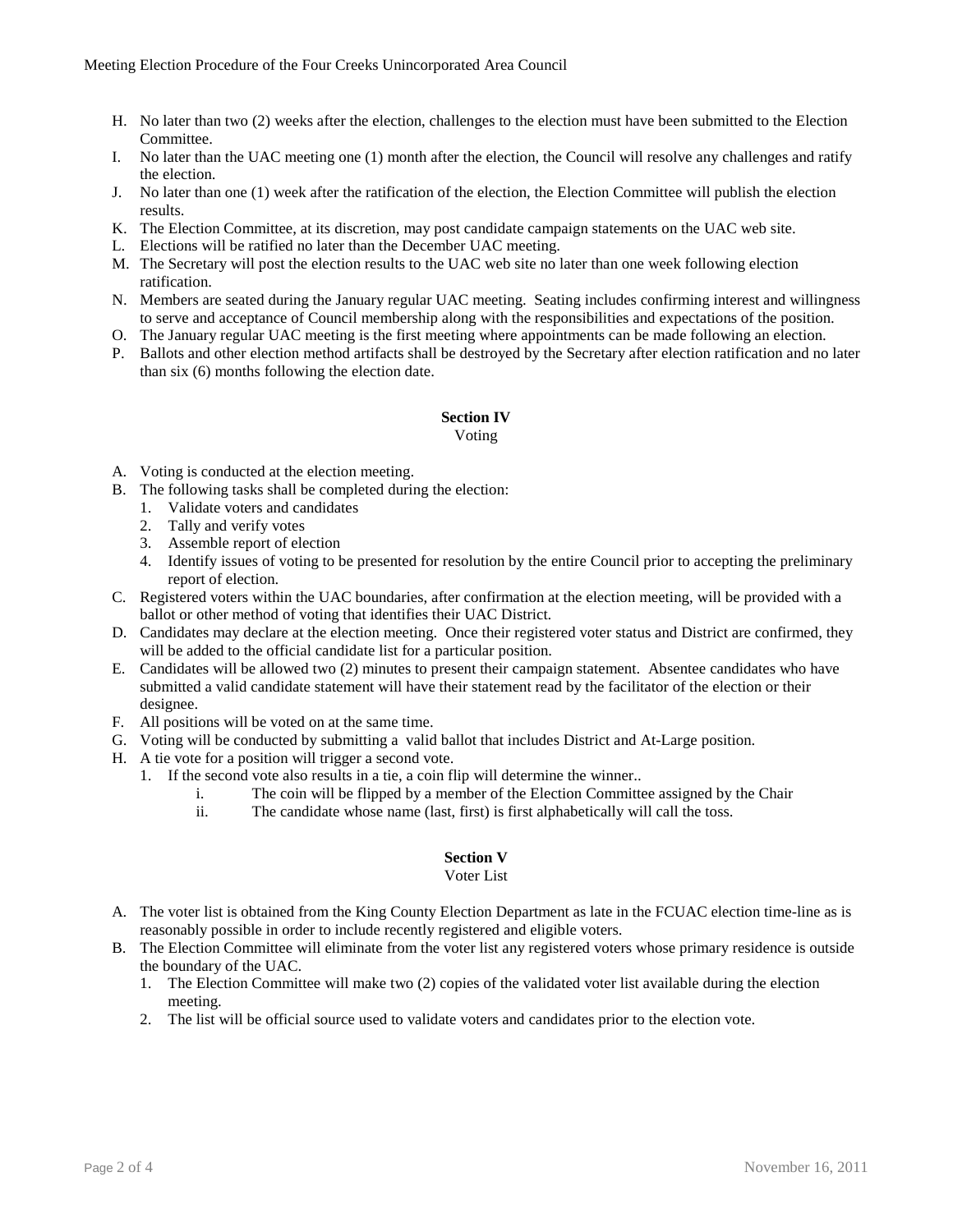# **Section VI**

# Candidates

- A. Any eligible voter may declare candidacy for an open position in the District in which they reside or for any open At-Large position.
- B. Voters may not declare for more than one open position.

# **Section VII**

### Results

- A. The Election Committee shall gather data and maintain documents in order to report results according to Section III Schedule.
- B. Election results will be ratified by the Council according to Section III Schedule.
- C. Candidates who lose an election do not automatically fill any other Council position although they can be considered for appointment to the Council according the Section III Schedule.

# **Section VIII**

### Challenges

- A. All challenges to election results shall be submitted in writing no later than the date specified in Section III Schedule.
- B. The challenger shall provide supporting citation of Bylaw or Procedure that was not followed, identifying information of the challenger, and desired outcome of the challenge review.
- C. The discussion and disposition of the challenge shall be made at the regular UAC meeting specified in Section III Schedule.
- D. The challenger is not required to attend the meeting of the Council where the challenge is addressed.
- E. All Council decisions regarding challenges are final.

## **Section IX**

### Appointments to Vacant Positions

- A. The Council shall ensure that at least four (4) weeks public notice is given that there is a vacancy on the Council, that the Council may be selecting a person to fill that vacancy at any subsequent meeting.
- B. The Council shall take such steps as it deems necessary and reasonable to ensure that members of the community have the opportunity to nominate themselves for selection to fill any vacancy by expressing their eligibility and interest in serving.
- C. The remaining Members of the Council may nominate a person, who is not presently on the Council, from among the members of the community who are eligible to serve and who have expressed an interest in so serving.
- D. Final selection of the nominee(s) to fill the vacant position(s) shall be by a majority vote of the Members of the Council present.
- E. Final selection may be done at a regular or special meeting of the Council.
- F. Appointees shall serve the remainder of the position term in accordance with the UAC bylaws.

## **Section X**

### Process Improvement

- A. After completing an election, the Election Committee should review the Election Procedure and propose any changes to the Council for consideration and approval.
- B. The chairperson of the Election Committee is responsible for the configuration control of this procedure.
- C. Proposed changes for future elections:
	- 1. For a variety of reasons, including changes in the relationship between King County and the UAC, the 2011 election approval is scheduled later than desired.